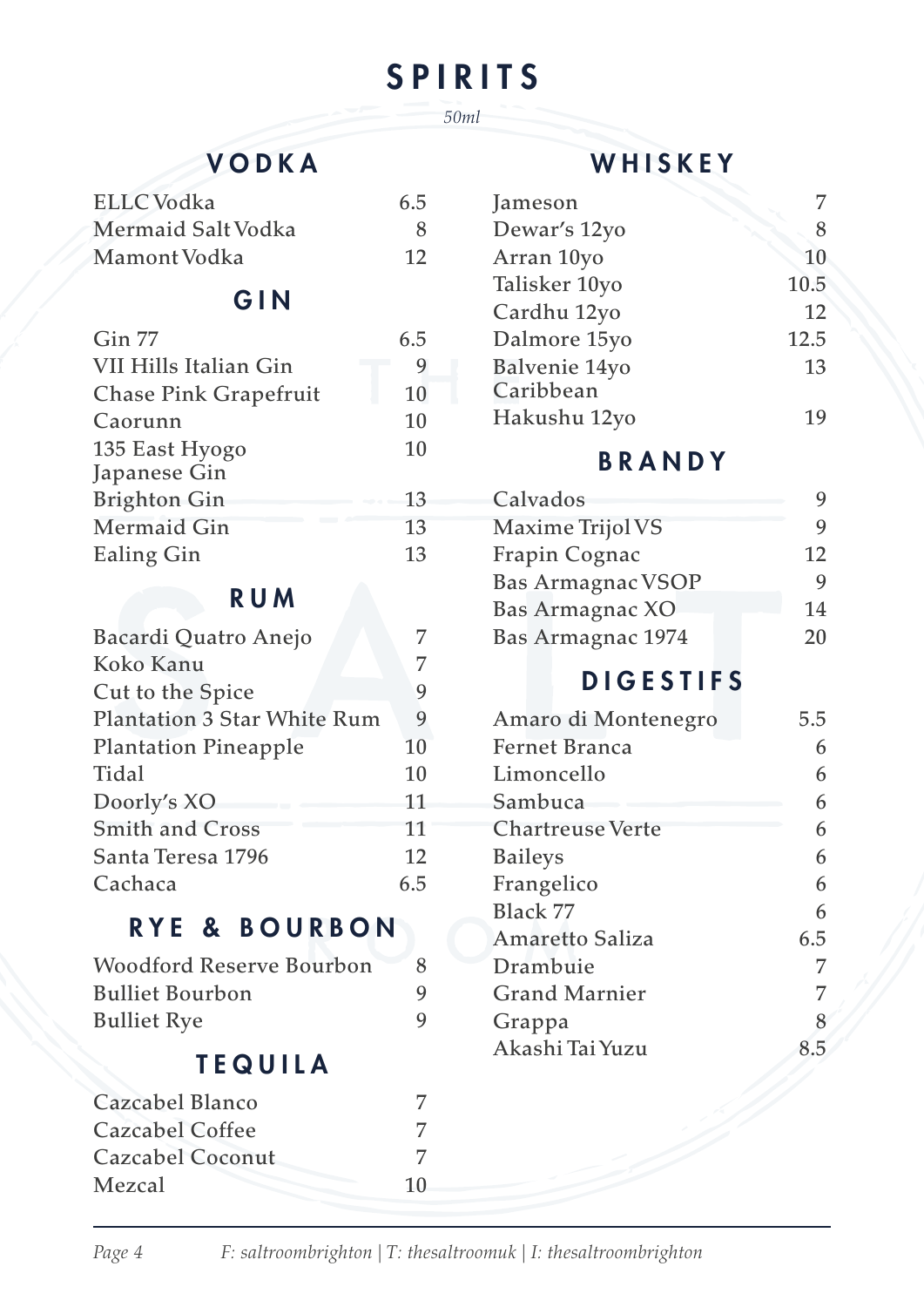# THE SALT ROOM

# SPARKLING

*125ml | Bottle*

| NV Prosecco Superiore 7.50 40<br>Brut DOCG, Prapian Estate<br>Veneto |    |    | NV Goring Rosé,<br><b>Wiston Estate</b><br>Sussex      | 12 | 65. |
|----------------------------------------------------------------------|----|----|--------------------------------------------------------|----|-----|
| NV Goring Blanc de<br><b>Blancs, Wiston Estate</b><br>Sussex         | 11 | 62 | 2017 The Trouble With<br>Dreams Brut, Sugrue<br>Sussex | 14 | 75. |

# CHAMPAGNE

*125ml | Bottle*

| NV Laurent-Perrier,<br>La Cuvée Brut   |  | 14 75 2013 Pol Roger,<br>Vintage | 140 |
|----------------------------------------|--|----------------------------------|-----|
| NV Laurent-Perrier.<br>Cuvée Rosé Brut |  | 110 NV Krug,<br>Grande Cuvée     | 275 |

# CRAFT BEERS

| Peroni            |   | <b>Gun Project Babylon</b>   |    |
|-------------------|---|------------------------------|----|
| Lost and Grounded |   | American Pale Ale            |    |
| Keller Pils       |   | Devon Cider                  |    |
| Guest IPA         | h | Lucky Saint Unfiltered Lager | 5. |
|                   |   |                              |    |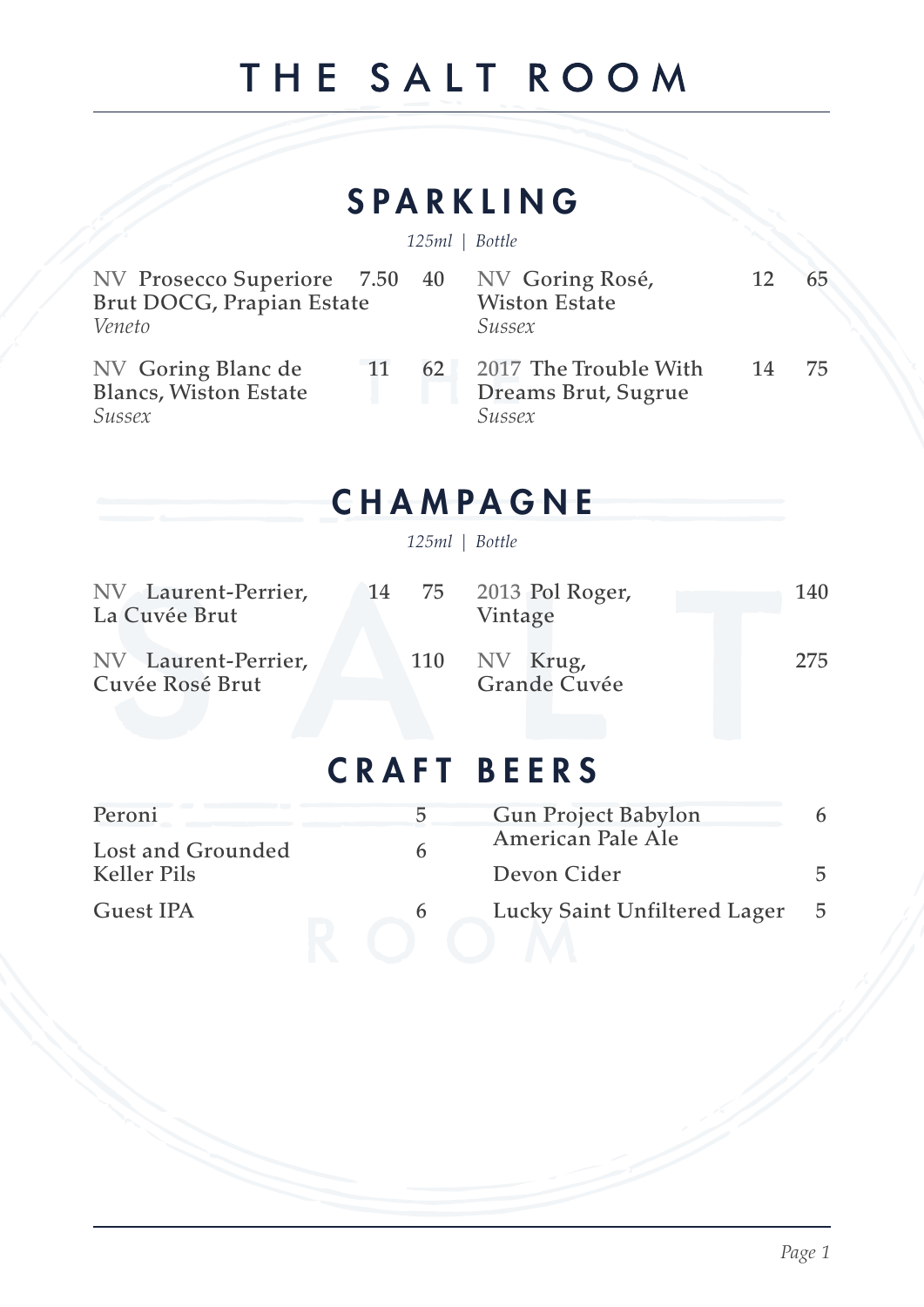COCKTAILS

Plum Time 10 *Rum, Plum, Thyme, Citrus*

M.I.A 9 *Gin, Aperol, Averna, Citrus*

Orchard Breeze 10 *Vodka, Manzana Verde Liquor, Apple, Citrus, Spices, Soda*

Smoking Pear 12 *Mezcal, Crème de Poire, Pear, Rosemary, Citrus*

Coconut Margarita 12 *Coconut Tequila, Cointreau, Citrus, Agave*

Salt Moon 10.5 *Gin, Grape, Citrus, Wine*

Tom Figgins 12 *Gin, Crème De Figue, Honey, Fig, Citrus, Soda*

Spice Drive 13 *Cognac, Spices, Cointreau, Honey, Citrus*

#### DRIVER'S CHOICE

*All cocktails are made with non-alcoholic crafted spirits*

Resolution 22 6 *Italian Spritz, Pineapple Juice, Citrus, Grenadine*

> Espresso MartiNO 6 *White Cane Spirit, Coffee Liquor, Vanilla, Fresh Double Espresso*

Garden Sour 6 *White Cane Spirit, Apple, Elder!ower, Citrus, Ginger, Cucumber, Egg White*

*Should you desire a cocktail not featured on our menu please ask a member of our team and we will be happy to create any custom or classic cocktail that we can.*

*Page 2 We will make every effort we can to accommodate your dietary needs, please ask, however we run an open bar where we cannot guarantee that any item will be 100% allergen free.*